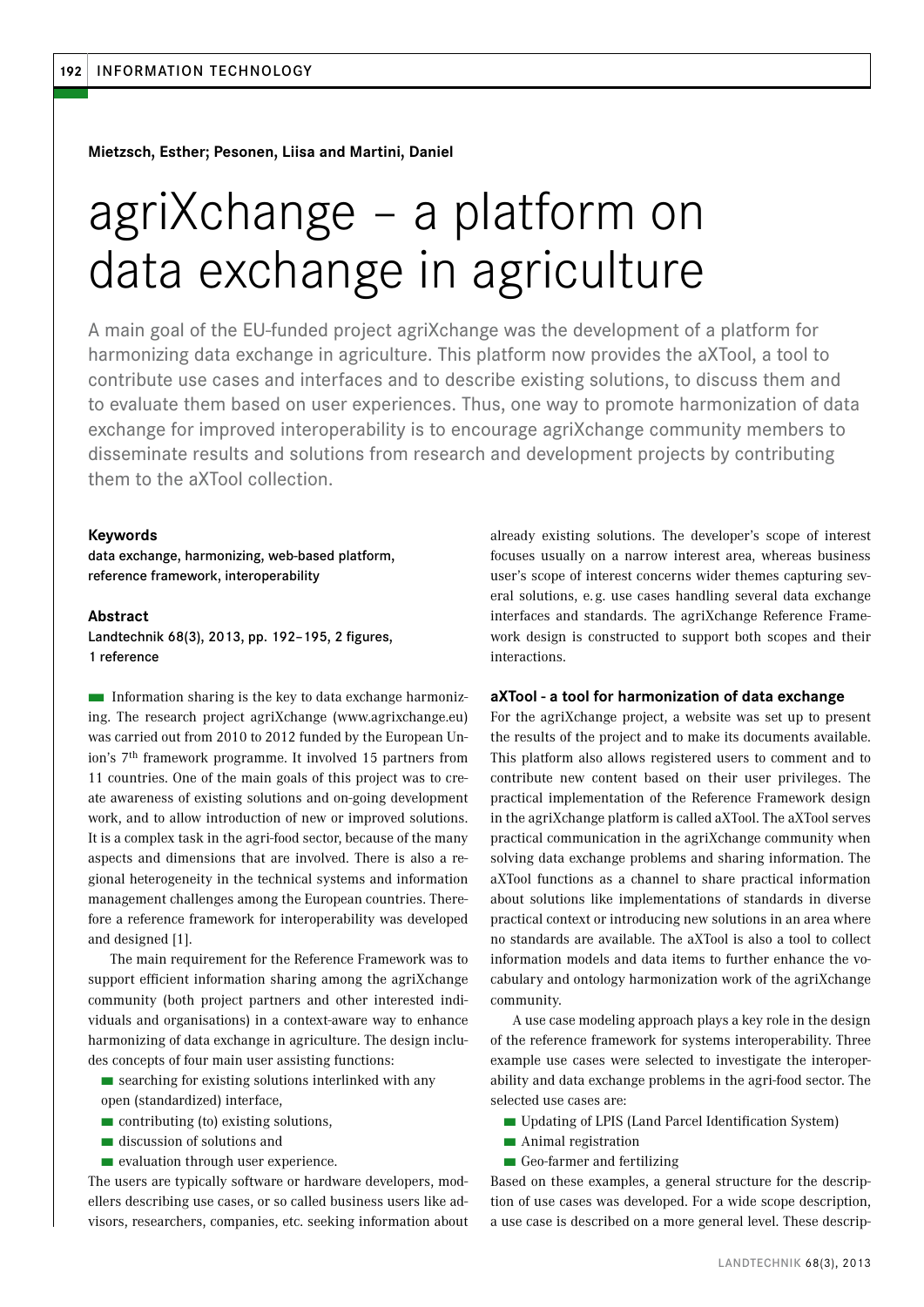

tions focus on systems consisting of several subsystems and actors. They include the following information:

- Name of the use case
- Short description
- Relevance for European agri-sector
- Relevant countries or regions
- Relevant parties, e.g. farmers, administration
- $\blacksquare$  Relevant conditions (standards used in the use case,
- dictionaries, regulations and legislation, technologies)
- Definition of use case variants
- Description of the information exchange processes and exchanged data; data dictionaries and their interconnection
- Known issues and bottlenecks
- Proposed recommendations and solutions for harmonization

A more detailed representation of the data exchange process focusses on the data shared between several stakeholders. First, the business process of a use case is modelled using the Business Process Modelling Notation (BPMN). The resulting diagrams are displayed in the aXTool as part of the use case. A detailed description of the data (Description, BPMN reference, data attributes) can also be given here.

For a narrow scope description, specific interfaces are described in more detail containing the following information:

- Link to the relevant use cases
- Purpose
- Concept
- Design
- Implementation

■ Link to further information (technical details, standards, programming interfaces)

A hierarchical key word model (aXRIM, "aX Reference Information Model") with the main classes "Process", "Actors", "Communication Protocol" and "Data" serves to further describe the interface descriptions and assists search functionalities.

The evaluation of the Reference Framework, which was carried out mainly by the agriXchange project members, indicated that the design fulfils the set main targets for the Reference Framework. An additional use case ("European Bovine Identification and Traceability within one EU country") was utilized in the verification work. The evaluation results indicate that the aXTool as implementation of the design will have good potential to evolve to an efficient tool for the agriXchange community to enhance interoperability and data exchange in agri-food sector.

The aXTool shares information about possible solutions. The information gives understanding on what can be changed and in what period, and what is needed to change in order to utilize and to take benefit of existing solutions, good practices and standards, and to create interoperability.

Due to diversity of business ecosystems and their technology level and information needs in different countries, regions and production branches, the organisations involved and their role in the information systems vary. Novel technologies provide generic, often standardized, interoperable solutions for technical system structures and communication protocol designs. It seems that instead of defining typical systems for data transfer to be unified in Europe, it is important to create awareness of existing use cases showing the need and also solutions for sys-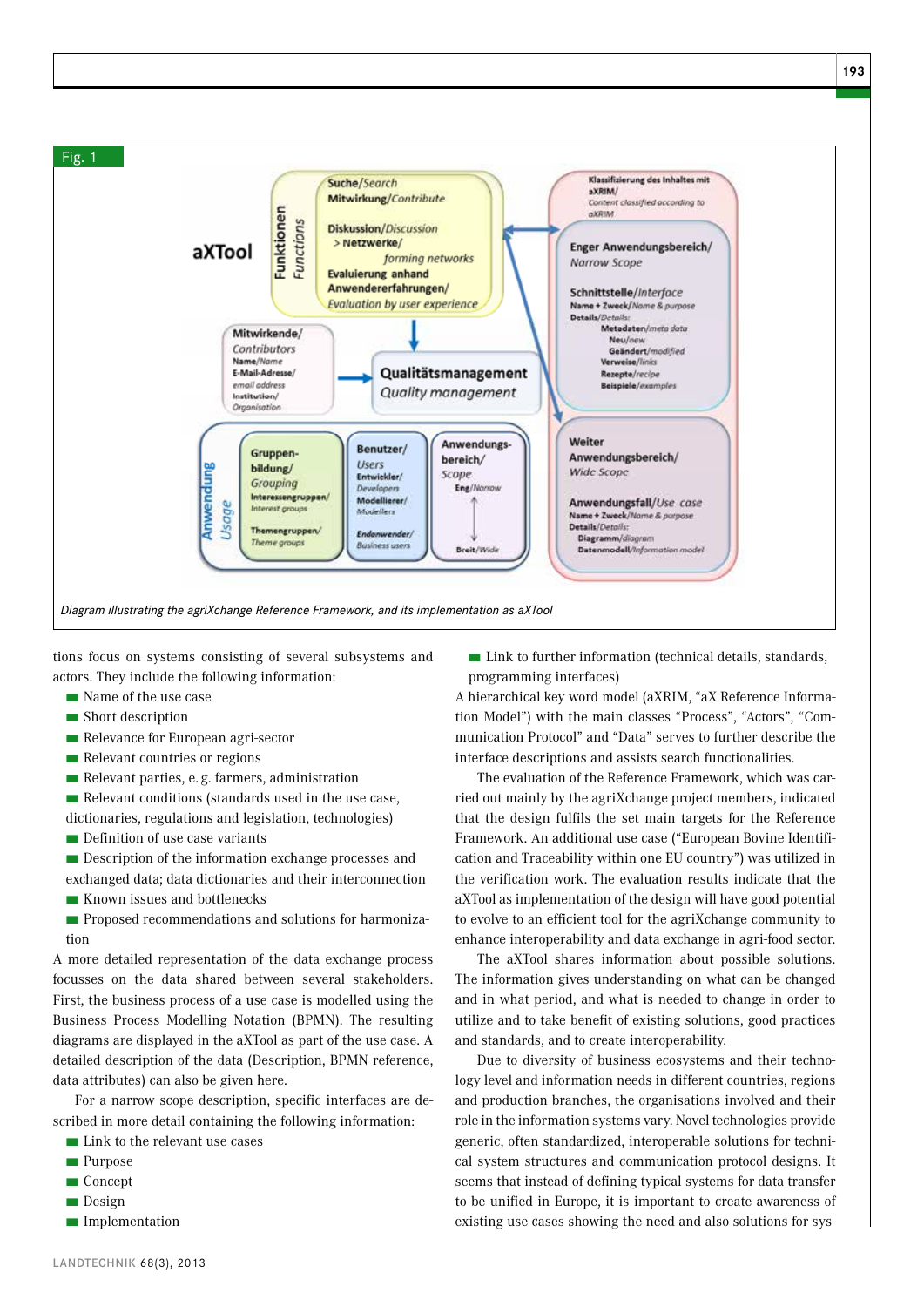

tems integration, and to share and (re)use open communication interfaces between the actors in the information management networks. This may, in some cases, also lead to natural formation of "de facto" standards. In this kind of networked systems, the final results of harmonizing data exchange vocabularies and ontology become important issues to harmonize and unify. Advanced semantics enable creation of intelligent integrated system networks which serve the business in the agri-food sector efficiently.

The work to harmonize vocabulary in the agri-food sector can be enhanced utilizing the material that is collected in connection to the contribution of information models to the agriXchange database. The list of collected attributes/data items could be reused when creating a new information model for a solution and/or contributing one to the aXTool. Indication of the commonness of the used word in the attribute list could guide the reuse of it. To enhance the utilization of existing standards, the standardization bodies could contribute their standards to the aXTool collection, where they can be easily found by system developers.

## **Conclusions**

The agriXchange community has an important role in further evaluation and development of the Reference Framework design and its implementation aXTool to mature to a usable and efficient tool for interoperability. The community shall pay attention to the constant development of the functionalities for information sharing, data exchange harmonizing process and quality management, to which the present design gives an appropriate framework. The future challenge is whether the aXTool will receive use case, interface, and implementation contributions. Thus, one way to promote the data exchange harmonizing for interoperability is to encourage agriXchange community members to disseminate resulting solutions from research and development projects by contributing them to the aXTool collection. All interested parties are invited to follow this call.

#### **References**

[1] Pesonen, L.; Fusai, B.; Koistinen, M.; Lokers, R.; Mietzsch, E.; Rehben, E.; Ronkainen, A.; Schmitz, M.; Turchi, A. (2012): Final report of the achieved results in data exchange harmonizing. Deliverable 4.7 of the agriXchange Projekt. http://agrixchange.org/sites/default/files/D4.7%20agriXchange\_ Final%20report%20of%20the%20achieved%20results%20in%20data%20 exchange%20harmonizing%20\_FINAL.pdf, Zugriff am 8.3.2013

#### **Authors**

**Esther Mietzsch** and **Daniel Martini** are scientists in the section agroXML at the Association for Technology and Structures in Agriculture e.V. (KTBL), Bartningstraße 49, 64289 Darmstadt, Germany.

**Liisa Pesonen** is senior scientist at the MTT Agrifood Research Finland, Vakolantie 55, 034000 Vihti, Finland